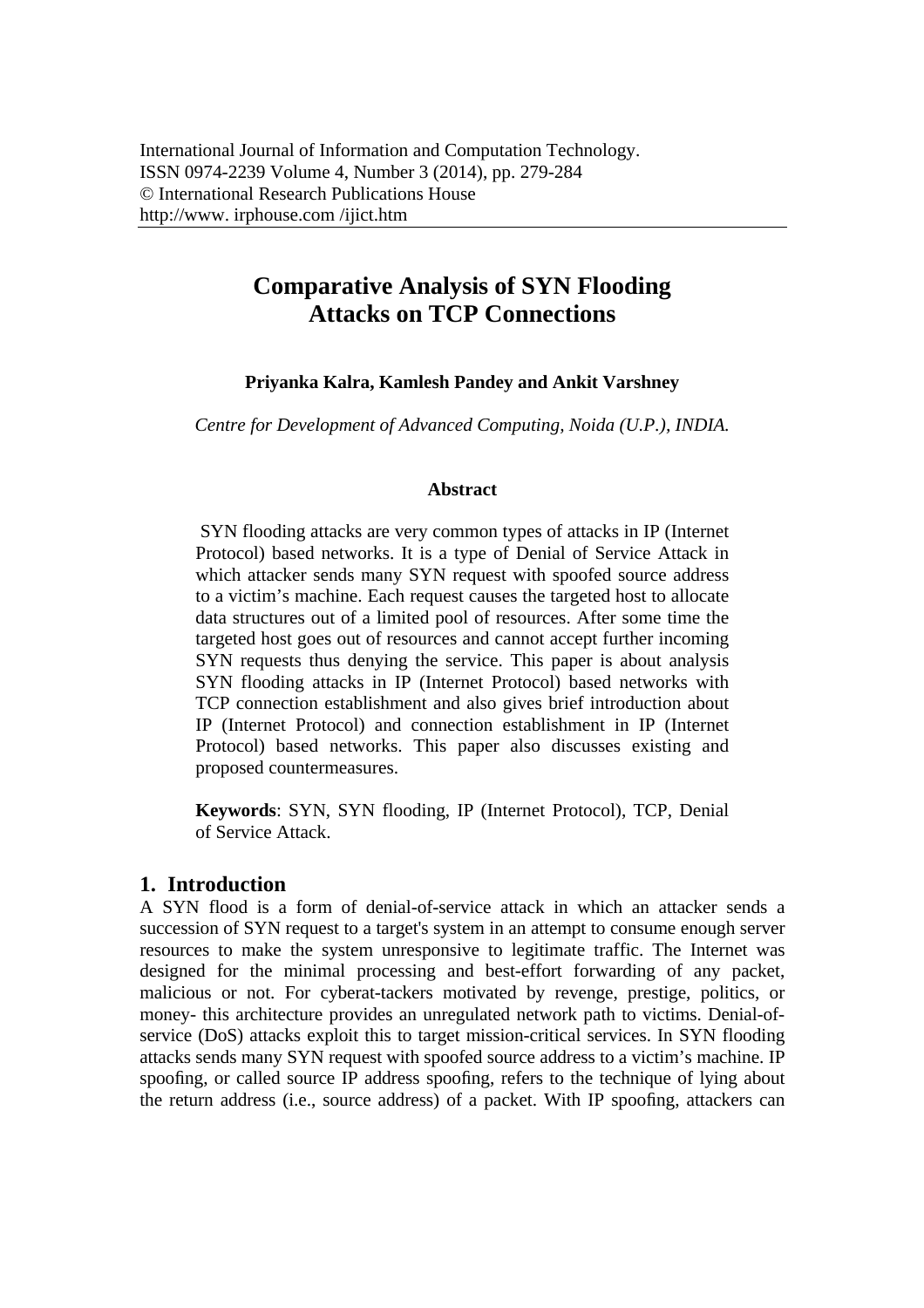gain unauthorized access to a computer or a network by making it appear that a message has come from a certain trusted machine by "spoofing" the IP address of that machine. DoS attacks, which come in many forms, are explicit attempts to block legitimate users' system access by reducing system availability. Here, we survey various approaches for detecting DoS flooding attacks — a network-based attack in which agents intentionally saturate system resources with increased network traffic. The malicious workload in net-work-based DoS attacks comprises network data-grams or packets that consume network buffers, CPU processing cycles, and link bandwidth. When any of these resources form a bottleneck, system performance degrades or stops, impeding legitimate system use. Overloading a Web server with spurious requests, for example, slows its response to legitimate users. This specific DoS attack type doesn't breach the end (victim) sys- tem, either physically or administratively, and requires no other pre-existing conditions except an Internet connection.

# **2. General Types of Attacks**

To keep our discussion manageable, we've generalized it based on the exploited weakness, dividing the network based DoS attack space into vulnerability attacks and flooding attacks. In a vulnerability attack, malformed packets interact with some network protocol or application weakness present at the victim. This type of vulnerability typically originates in inadequate software assurance testing or negligent patching. The malformed attack packets interact with installed software, causing excessive memory consumption, extra CPU processing, system reboot, or general system slowing. Popular examples are the land attack, Neptune or Transmission Control Protocol synchronization (TCP SYN) flag, the ping o' death, and the targa3 attacks.Flooding attacks our focus here sends the victim a large, occasionally continuous, amount of network traffic workload. As a result, legitimate workloads can become congested and lost at bottleneck locations near or removed from the victim. Such an attack requires no software vulnerability or other specific conditions. To saturate network links, queues, and processors with workload any-where in the network, the attack can use a range of protocols, including Internet Control Message Protocol (ICMP), User Datagram Protocol (UDP), and TCP, through tools such as stream2, synhose, synk7, syn send, and hping2. Under continued attack-related congestion, flow-controlled applications will continue to increase their back-off time between retransmissions. From the users' perspective, their workload isn't being processed; a DoS situation has occurred.

# **3. Attack Detection**

Vulnerability-attack workloads use common at-tributes to exploit software weaknesses. A TCP SYN attack, for example, requires repetitive use of specific TCP flag fields. Once the exploit is identified, adequate vendor support ensures the vulnerability is short-lived and unlikely to return. Vendors can address TCP SYN attacks using syn cache, syn cookies, and synkill mechanisms, for example. Although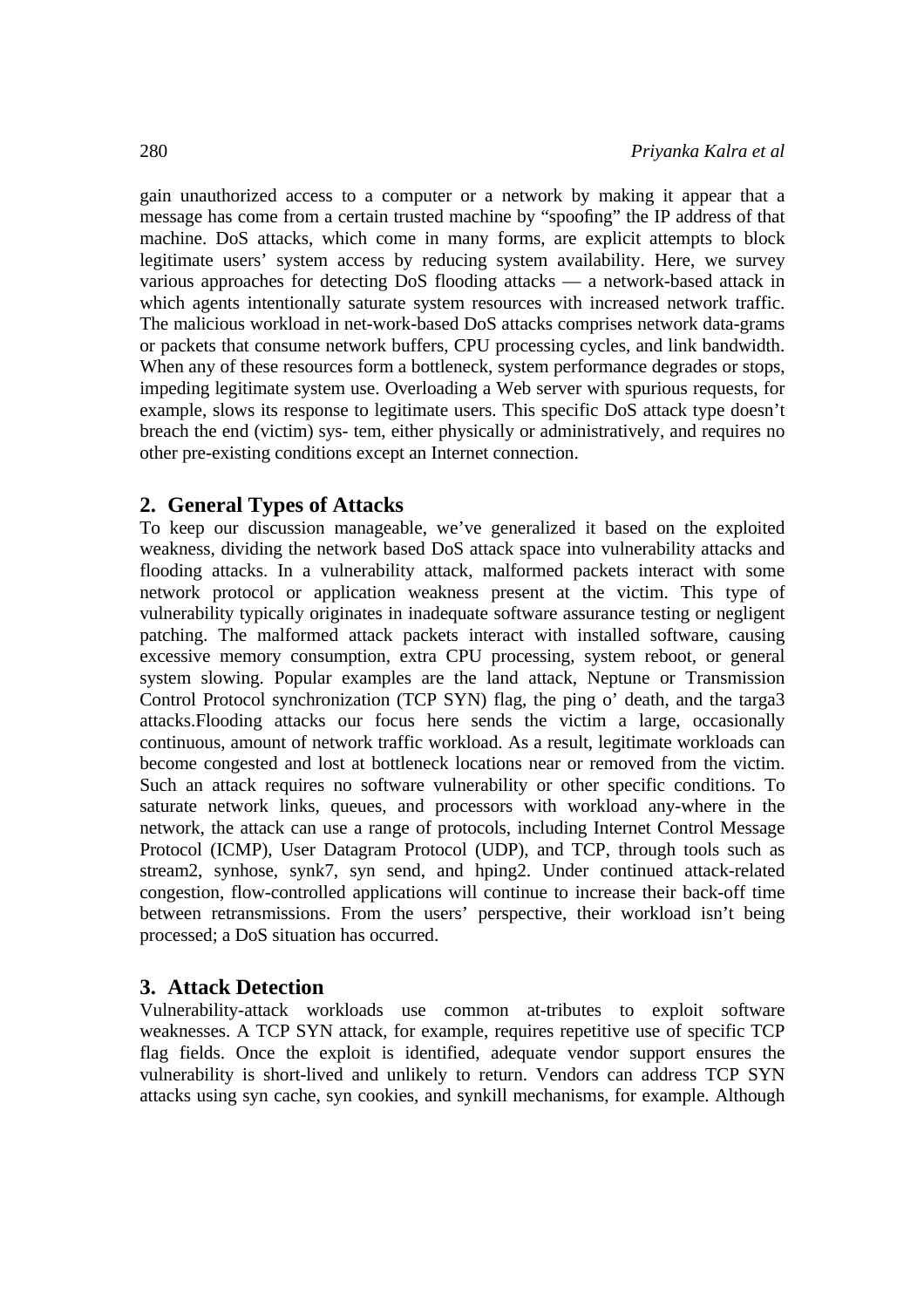vendors can address vulnerability attacks by correcting protocol or application weaknesses, these types of attacks can remain problematic. If their volume is sufficient enough to cause resource depletion and subsequent performance degradation, they can be reclassified as flooding attacks. For this reason, flooding attacks are especially difficult because even the best-maintained system can become congested, thus denying service to legitimate users.

## **4. Survey of Detection Approaches**

A detector's main goal is to detect and distinguish malicious packet traffic from legitimate packet traffic. If, for example, many clients all want Web service and a DoS attack maliciously floods many Web session requests as well, how can the Web server discriminate between the requests? Clearly, legitimate user activity can be easily confused with a flooding attack, and vice versa. When large amounts of expected or unexpected traffic from legitimate clients suddenly arrive at a system, it's called a flash event. One way to predict such events and thus distinguish them from DoS attacks is for service providers to be aware, a priori, that adding new content might trigger large request volume.5 Unpredictable and legitimate Web activity is also possible, however (as with the Slashdot effect, in which a newly posted link on a popular news or information site results in numerous Web requests). Because there is no innate Internet mechanism for performing malicious traffic discrimination, our best alter-native is to install attack detectors to monitor real-time traffic, rather than rely on static traffic load predictions. DoS attack-detection approaches can be in-stalled locally, thus protecting a possible victim, or remotely, to detect propagating attacks. Although detecting propagating attacks is desirable, IT departments generally focus on protecting their own networks and therefore choose local detection approaches.

## **4.1 Activity Profiling**

Monitoring a network packet's header information offers an activity profile. Loosely defined, this activity profile is the average packet rate for a net-work flow, which consists of consecutive packets with similar packet fields (such as address, port, and protocol). The elapsed time between consecutive matching packets determines the flow's aver-age packet rate or activity level. We can measure total network activity as the sum over the average packet rates of all inbound and outbound flows. To analyze individual flows for all possible UDP services, we would have to monitor on the order of 264 flows, and including other protocols, Such as TCP, ICMP, and Simple Network Management Protocol (SNMP) greatly com-pounds the number of possible flows. To avoid high-dimensionality issues, we can cluster individual flows with similar characteristics. Each cluster's activity level is the summation of constituent flows. For this abstraction, an attack is indicated by increasing activity levels among clusters, which can indicate a few attacking agents increasing their attack-generation rate; or an increase in the overall number of distinct clusters, which can represent many distributed attacking agents (as in a DDoS).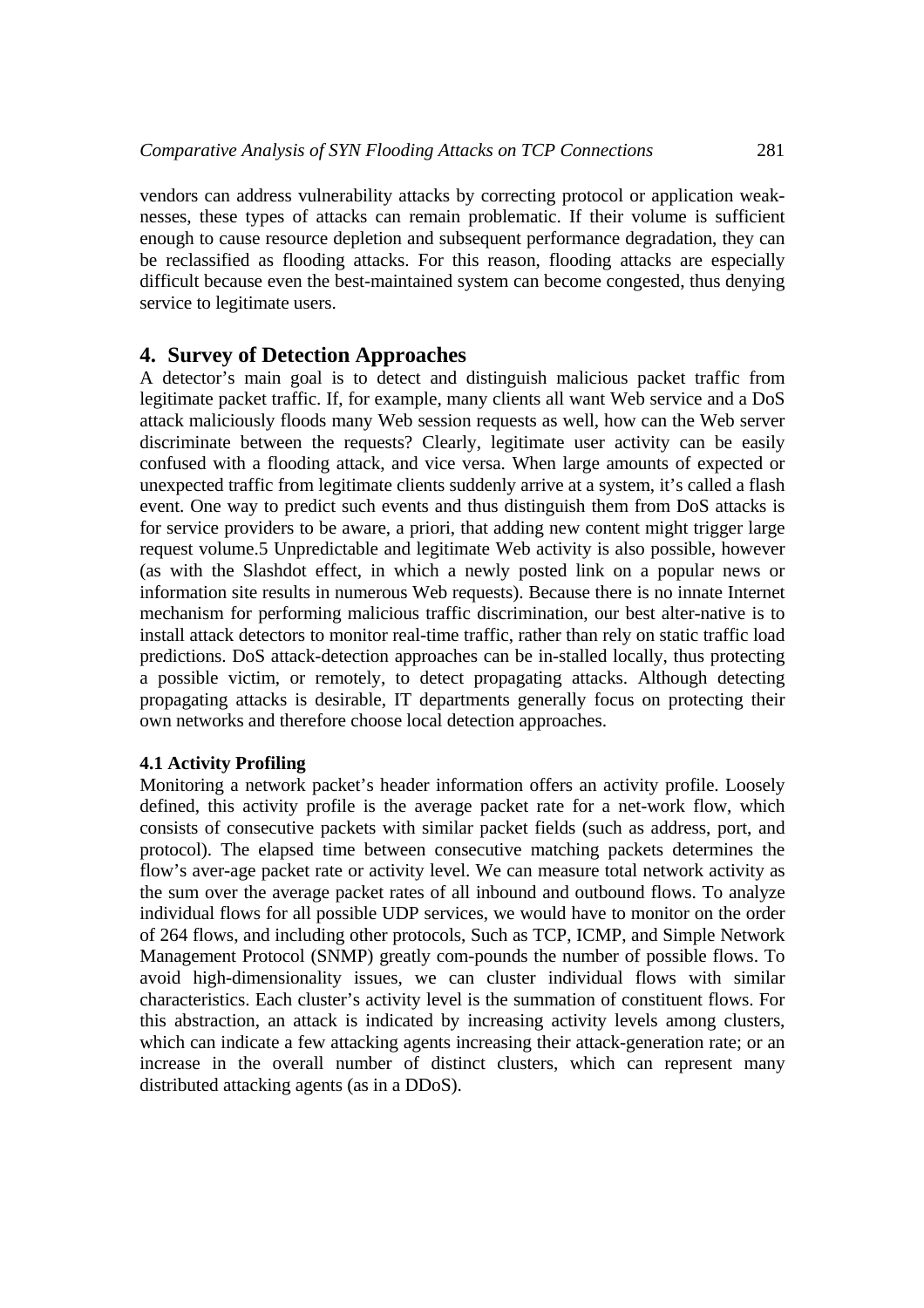### **4.2 Sequential Change Point Detection**

Change-point detection algorithms isolate a traffic statistic's change caused by attacks. These approaches initially filter the target traffic data by address, port, or protocol and store the resultant flow as a time series. The time series can be considered a timedomain representation of a cluster's activity. If DoS flooding attack begins at time T, the time series will show a statistical change either around or at a time greater than T.One class of change-point detection algorithms operates on continuously sampled data and requires only low amounts of memory and computational resources. An example here is cumulative sum (Cusum) algorithms. To identify and localize a DoS attack, the Cusum identifies deviations in the actual versus expected local average in the traffic time series.8–10 If the difference exceeds some upper bound, the Cusum's recursive statistic increases for each time-series sample. During time intervals containing only normal traffic, the difference is below th is bound, and the Cusum statistic decreases until reaching zero. Using an appropriate threshold against the Cusum statistic, the algorithm identifies an increasing trend in the time-series data, which might indicate a DoS attack's onset. Through the settings of the threshold and upper bound, the Cusum algorithm can trade off detection delay and False alarm rates. Other researchers have extended this detection method to identify the typical scanning activities of network worms.

#### **4.3 Wavelet Analysis**

Wavelet analysis describes an input signal in terms of spectral components. Although Fourier analysis is more common, it provides a global frequency description and no time localization. Wavelets provide for concurrent time and frequency description, and can thus determine the time at which certain frequency components are present. For detection applications, wavelets separate out time-localized anomalous signals from background noise; the input signal contains both. Ideally, the signal and noise components will dominate in separate spectral windows. Analyzing each spectral window's energy determines the presence of anomalies. Paul Barford and his colleagues12 define anomalies as network failures or misconfigurations, attacks (DoS or other), flash events, and other "measurement" events. They decomposed traffic data into distinct time series of average IP/HTTP packet sizes per second, flows per second, and bytes per second. They then applied wavelet analysis to each time series, resulting in time-localized high and mid-band spectral energies. They considered low-frequency content to be daily or weekly activity, and thus not an onset of an abrupt attack. To identify anomalies, they weighted a combination of high- and middle-spectral energies, and then threshold its variability. Wavelet energies in the high-band spectral window can also identify change points within an input signal. To enhance a Cusum changepoint detection approach's performance, Richard Brooks and his colleagues used discrete wavelet analysis to post process the Cusum statistic's response. The signed magnitude of the high-band wavelet energy is proportional to the abruptness of an increasing Cusum statistic. Thresholding the high-band spectral energies quantifies the Cusum's abruptness, which is a potential indicator of an abrupt flooding attack.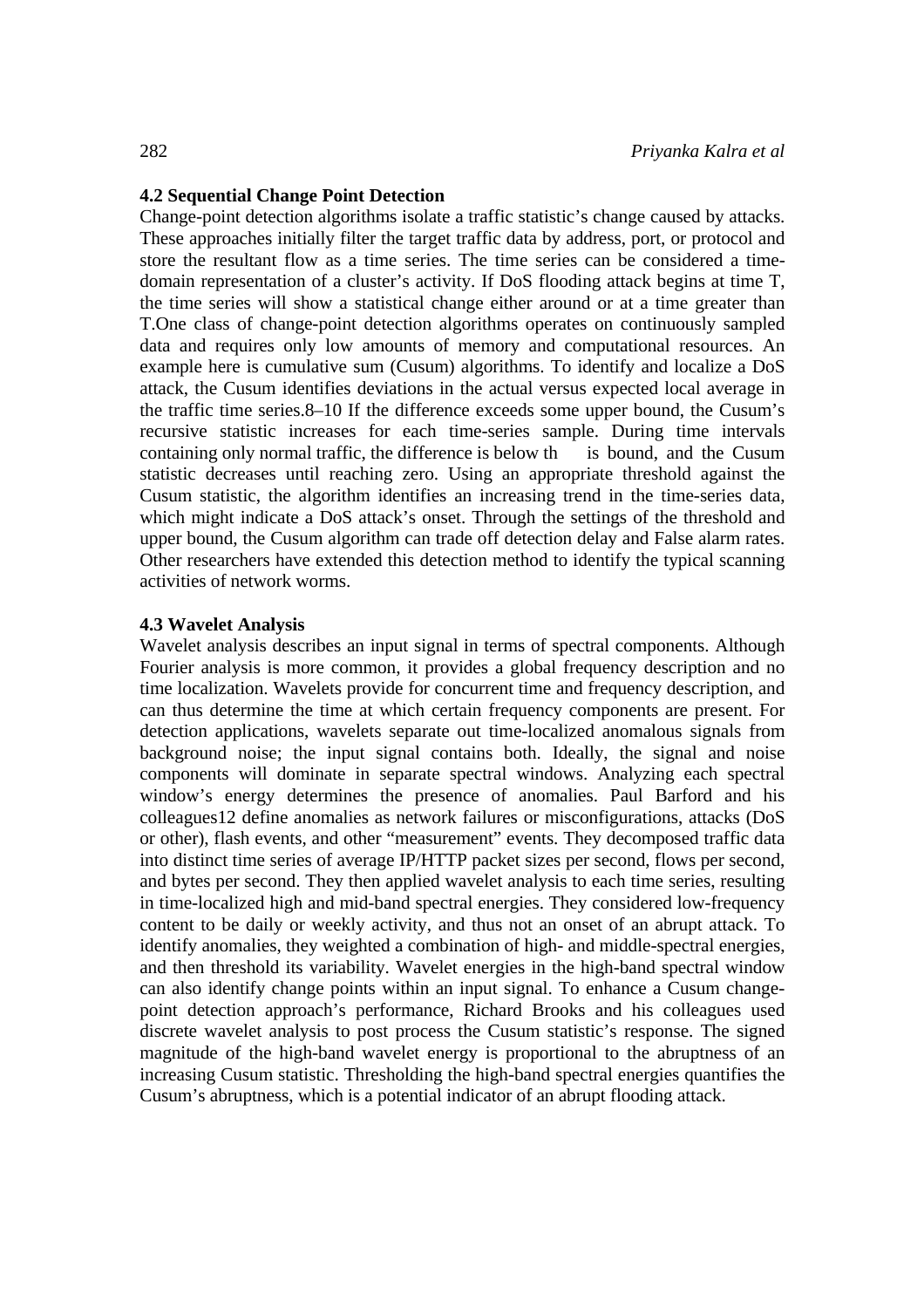# **5. Detection Method Results**

Surveying each detection method's validation reveals disparate uses of test data, different attack types, and a wide range of reported results. In most cases, researchers provided quantitative true detection results, but didn't provide false positives, missed detections, and detection delay results. Table 1 summarizes the testing conditions and noteworthy detection test results.

# **References**

- [1] Kavisankar L., Chellappan C., "A mitigation model for tcp syn flooding with IP spoofing", Department of CSE, IEEE International Conference on Recent Trends in Information Technology, ICRTIT 2011
- [2] Schuba Christoph L., Krsul Ivan V., Kuhn Markus G., Spafford Eugene H., Sundaram Aurbindo, Zamboni Deigo, "Analysis of denial attack on tcp", Department of Computer Sciences.
- [3] Zhanh Yi, Liu Qiang, Zhao Guofeng, "A real time ddos attack detection and prevention system based on per-ip traffic behavioral analysis", Chongqing University of Posts and Telecommunications, 978-1-4244-5540-9/10 © 2010 IEEE.
- [4] Dalia Nashat, Xiaohong Jiang, Susumu Horiguchi, " Detacting syn flooding agents under any type of ip spoofing", IEEE International Conference on e-Business Engineering.
- [5] Guiyi Wei, Ye Gu, Yun Ling, " An early stage detecting method against syn flooding attack" , College of Computer and Information Engineering, International Symposium on Computer Science and its Applications, 978-0- 7695-3428-2/08© 2008, IEEE, DOI 10.1109/ CSA.2008.18.
- [6] Chen Wei, Yeung Dit Yan, "Defending against tcp syn flooding attacks under different types of ip spoofing", Department of Computer Science, Proceedings of the International Conference in Networking, International Conference on Systems and International Conference on Mobile Communications and Learning Technologies (ICNICONSMCL'06), 0-7695-2552-0/06 <sup>©</sup> 2006 IEEE.
- [7] Gregg Donna M., Blackert William J., Heinbuch David V., Furnanage Donna, " Assessing and quantifying denial of service attacks", The Johns Hopkins University Applied Physics Laboratory (JHU/APL), 0-7803-7225-5/01 © 2001, IEEE.
- [8] Chen Xiuzhen, Li Shenghong, Ma Jin, Li Jianhua, "quantitative threat assessment of denial of attacks on service availability", School of Information Security Enginnering, Department of Electronics Engineering, 978-1-4244- 8728-8/11<sup>°</sup> 2011, IEEE.